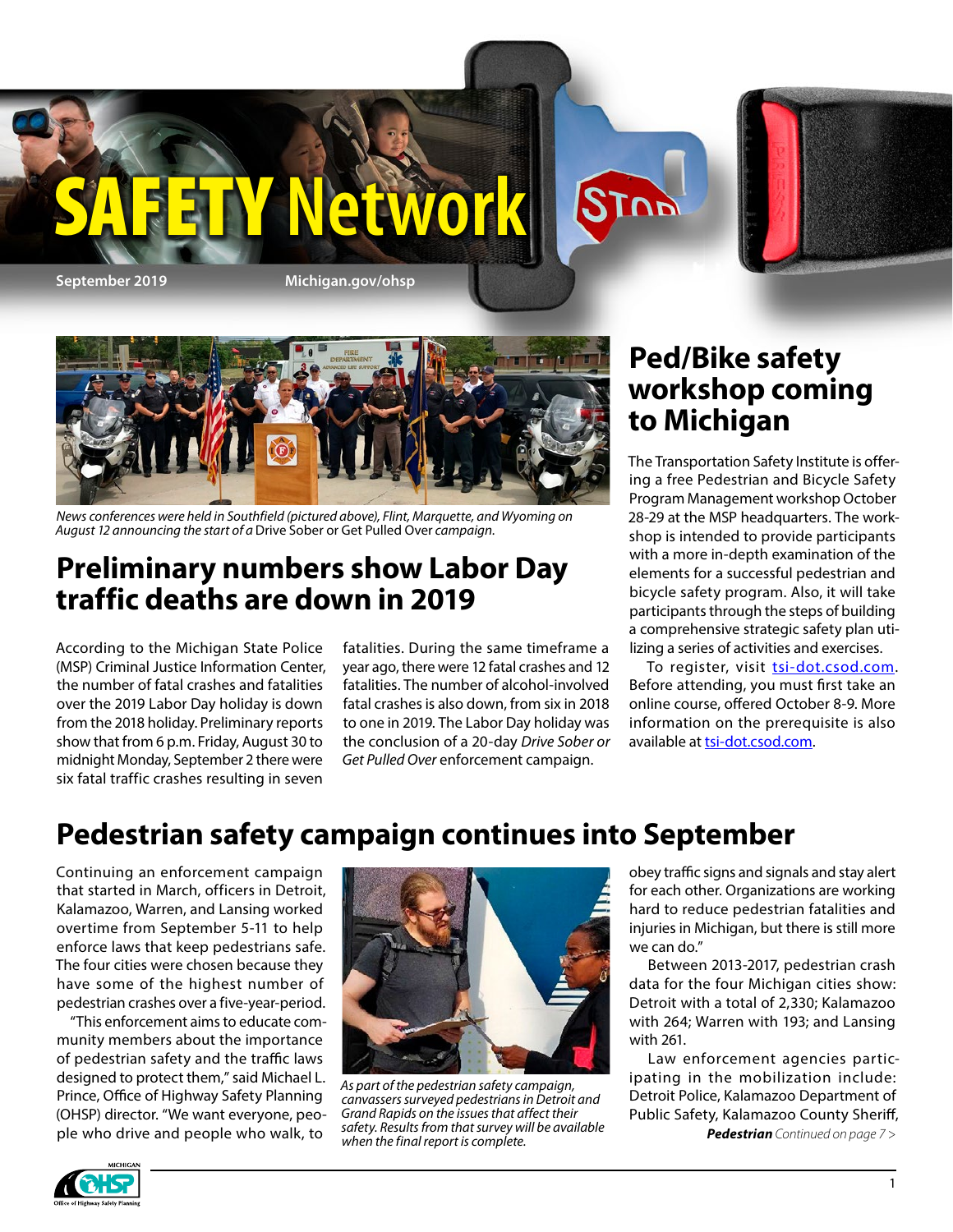### **National Teen Driver Safety Week takes place in October**

The week of October 20-26 has been designated as National Teen Driver Safety Week. Motor vehicles are the leading cause of death for teens (15- 18 years old) in the United States, ahead of all other types of injury, disease, or violence. In 2017, there were 2,247 people killed in crashes involving a teen driver, of which 755 of those deaths was the teen driver. In Michigan, licensed drivers age 15-20 represented 6.6 percent of drivers in fatal crashes in 2018. In addition, 9,637 teens and young adults were injured in traffic crashes, representing 12.7 percent of all people injured in crashes.

**NO KEYS UNTIL YOU KNOW THE RULES Cell phones while driving Speeding Drowsy driving Driving unbuckled Alcohol Passengers**

*(A 16- or 17-year old driver's risk of being killed in a crash increases 44 percent when carrying one passenger under the age of 21, doubles when carrying two passengers younger than 21 and quadruples when carrying three passengers younger than 21.)*

### **Governor names new members to the Michigan Truck Safety Commission**

Governor Gretchen Whitmer named six new commissioners and reappointed one current commissioner to the Michigan Truck Safety Commission (MTSC). The seven appointees join four existing commissioners to make up the 11-person panel.

The new commissioners are: Gregory Causley, of Saginaw; Carol Heinowski, of Grand Ledge; Kim Kelly, of Dimondale; Jeffrey Lee, of Canton; James Shea, of Waterford; and Jeremy Worm, of Ahmeek. Michelle Taylor, of Muskegon, was reappointed. John Harris, Capt. Mike Krumm, Charles Moser and Michael Prince also continue on the commission.

The MTSC is the only organization in the nation dedicated to commercial truck driver education and training supported solely by the industry it serves. The commission is committed to enhancing truck and truck driver safety by providing truck driver education and training, heightening all drivers' awareness of the operational characteristics and limitations of trucks, initiating data collection and research, and supporting enforcement of motor carrier safety laws.

### **Kelley named to Governor's Traffic Safety Advisory Commission**



Hank Kelley, of Grand Rapids, is a transportation planning and programs supervisor for the City of Grand Rapids with a Master of Urban Planning from the University of Michigan. Kelley is appointed to the Governor's Traffic Safety Advisory Commission (GTSAC) to succeed Lawrence Hummel, who resigned April 25, 2019. Kelley represents local units of government for a term expiring May 27, 2021.

Kelley joins Sheriff Michael Poulin and Chief Ronald Wiles as local government representatives.

The GTSAC identifies traffic safety challenges and develops, promotes, and implements strategies to address those challenges. The commission develops comprehensive solutions to traffic safety challenges through partnerships with all levels of government and the private sector, while maximizing and coordinating the use of existing financial resources.

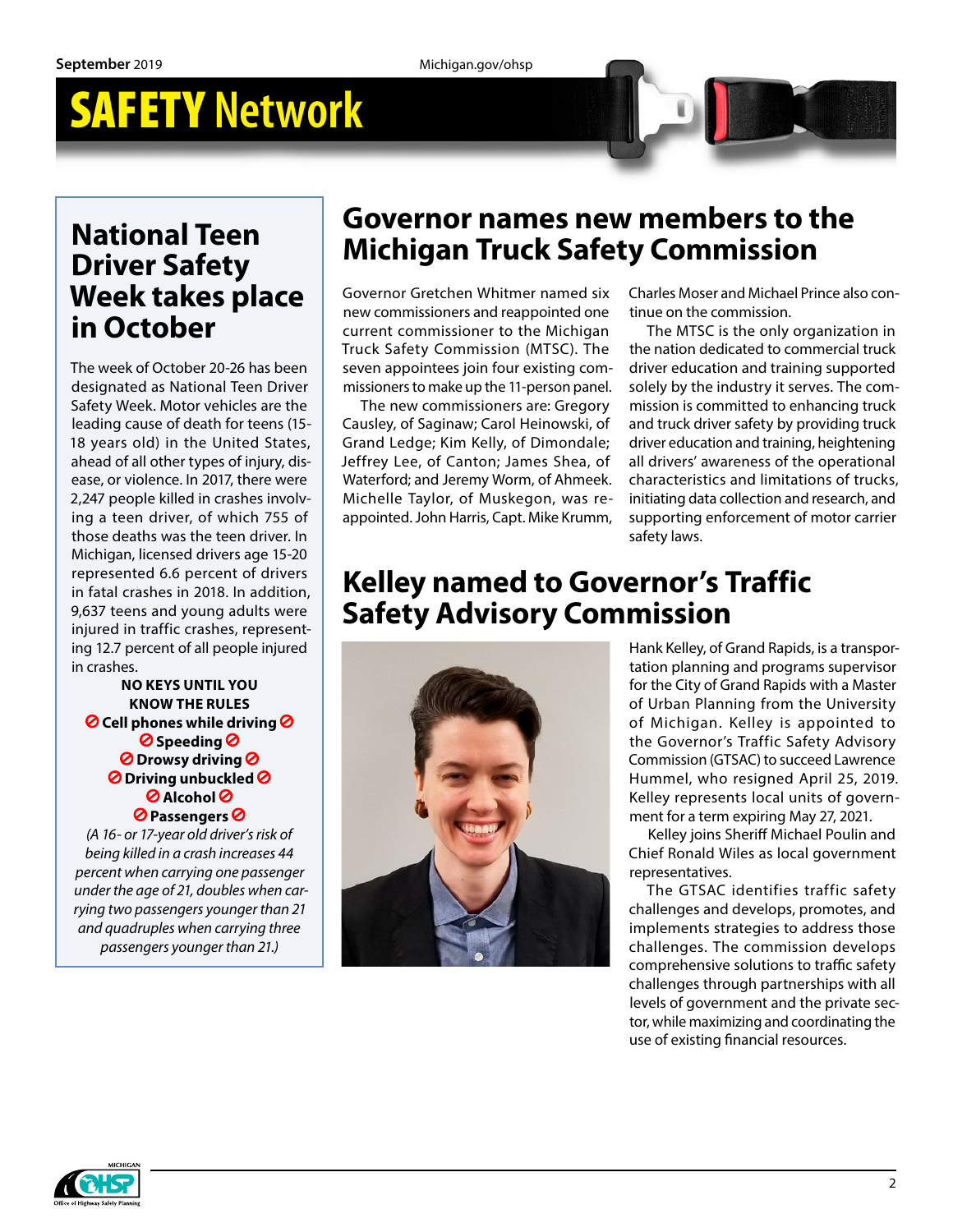**September** 2019 Michigan.gov/ohsp

## SAFETY **Network**



#### *GUEST COLUMN*

*In this issue of the SNN, we are including a guest column from Walt Brinker, a retired U.S. Army lieutenant colonel, 1966 West Point graduate, and Vietnam War veteran. Since 1980, Mr. Brinker has made a hobby out of assisting stranded motorists and has agreed to share his life lessons with us.*

### **Roadside Survival Safety**

*By Walt Brinker, [www.roadsidesurvival.com](http://www.roadsidesurvival.com)*

Safety is always the primary concern for people when it comes to preventing or contending with a vehicle breakdown. My experience includes having performed more than 2,000 free-of-charge roadside assists as a hobby, and along the way, learning some great lessons of how to prevent and, if necessary, contend with vehicle breakdowns.

Each year, AAA responds to approximately 30 million motorist assist calls**<sup>1</sup>** and the National Highway Traffic Safety Administration (NHTSA) estimates nearly six million vehicle crashes annually**<sup>2</sup>**. So, breakdowns are at least five times more likely than a crash and inevitably going to occur.

With that in mind, prevention is key. Breaking down on the roadway is an unpleasant and inconvenient experience, and it can be dangerous. Every year motorists, first responders, and road service workers are injured and killed following vehicle breakdowns after being struck by other vehicles. The best way to stay safe is to keep your vehicle in good operating condition.

The most common reasons for breakdowns are tire-related issues (75 percent of my assists). It is absolutely critical to check your tires regularly and ensure that they are in good shape and properly inflated. If you have a young/novice driver at home, one of the best things a parent can do is teach them this important rule.

The remaining 25 percent of my assists consist of:

- Out of gas.
- Engine overheating.
- Engine cutting off and not restarting.
- Vehicle lockouts.

#### **PREVENTING BREAKDOWNS:**

Your car will "talk" to you. Mushy handling, vehicle pulls to one side, and wheel vibration indicate a tire issue. Here are some tips to follow.

- Have tires inspected, rotated, and balanced every 5,000 miles.
- Watch engine temperature gauge (if over halfway from cold to hot, visit a mechanic ASAP).
- Weak starts, dim lights, and "chirping" are indicators of an electrical issue.
- Warning lights indicate the vehicle is "sick" and may need a service call.
- Your job is to "listen" to your vehicle and respond appropriately.
- Watch your gas gauge and get in the habit of refueling at 1/4 tank.
- Check your battery connects and make sure they stay tight.
- Watch for the battery light (no longer charging if light comes on).

#### **CONTENDING WITH BREAKDOWNS:**

Plan ahead for a breakdown. While some new vehicles today no longer come with a spare tire as standard equipment, most vehicles on the road still have spares, so check it occasionally to make sure it is inflated (80 percent are flat). Rehearse a tire change and make sure you have a lug wrench, jack, a cheater bar to loosen tootight lug nuts, and all the components to

quickly and safely change the tire. Prevent the vehicle from rolling off the jack by applying the parking brake, putting the transmission in gear or park, and placing chocks on the tire diagonally opposite the flat tire. I suggest keeping an old towel in the trunk to lay on the ground to keep you from getting dirty, a plastic tarp in the event of having to change a tire in wet or snowy conditions, a pair of heavy duty gloves to avoid cuts, and a 12-volt air compressor. Lastly, keep a one-gallon empty gas can in your trunk.

If your vehicle becomes disabled, move the vehicle from the travel lane to a level, firm, safe area. Place a set of three reflecting warning triangles behind the car. This will enable you to reduce your risk from other vehicles traveling at high speeds just inches away.

My website [www.roadsidesurvival.com](http://www.roadsidesurvival.com) provides much more information about preventing and contending with vehicle breakdowns, including information about a book I wrote about my experiences, *Roadside Survival: Low-Tech Solutions to Automobile Breakdowns.*

Safe travels!

- *1 [https://newsroom.aaa.com/2017/04/one-three-u-s-](https://newsroom.aaa.com/2017/04/one-three-u-s-drivers-cannot-pay-unexpected-car-repair-bill/)*
- *[drivers-cannot-pay-unexpected-car-repair-bill/](https://newsroom.aaa.com/2017/04/one-three-u-s-drivers-cannot-pay-unexpected-car-repair-bill/) 2 - [https://crashstats.nhtsa.dot.gov/Api/Public/](https://crashstats.nhtsa.dot.gov/Api/Public/ViewPublication/811162)*
- *[ViewPublication/811162](https://crashstats.nhtsa.dot.gov/Api/Public/ViewPublication/811162)*

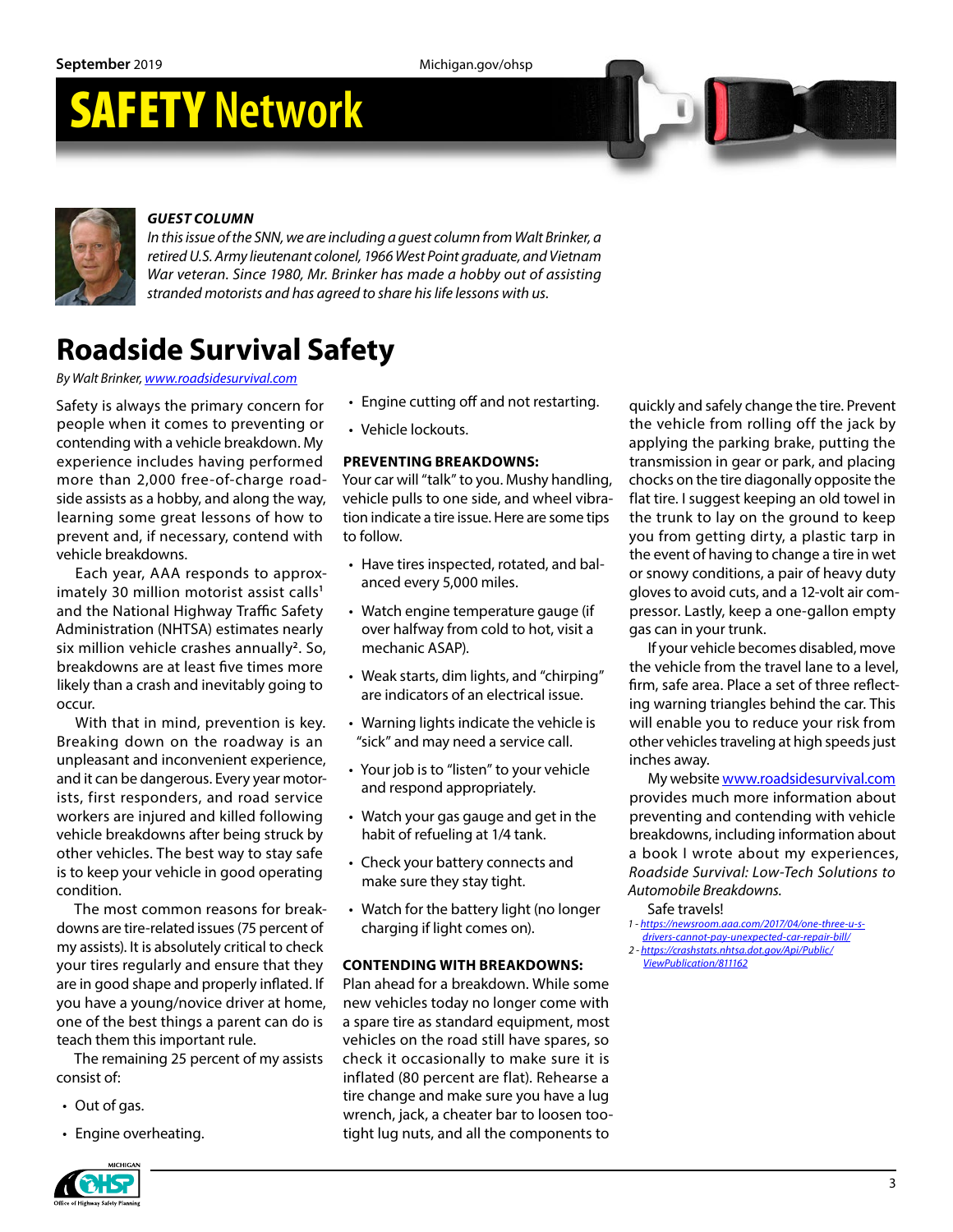#### **PARTNER PROFILE**

### **Traffic Safety Network**

There are 14 active Traffic Safety Networks (TSN) in Michigan, joint sponsored by the OHSP and AAA. The TSNs provide opportunities to strengthen relationships, share best practices, and promote education and involvement in problem identification and traffic safety solutions among agencies concerned with the safety of citizens living

in and visiting Michigan. Membership is open to all public or private groups and individuals with an interest in serving the public's traffic safety needs. TSN meetings often include guest speakers, hands-on activities, and legislative updates. To find a TSN in your area, or to contact the OHSP representative, please click [here](https://www.michigan.gov/msp/0,4643,7-123-72297_64773_22760---,00.html).



*Community Service Trooper Corey Hebner of the Gaylord Post presents at the Traverse Bay TSN on August 21.*

### **What's Ahead**

**SEPTEMBER 2019**

- **24 Pedestrian and Bicycle Safety Action Team meeting.** Great Lakes Segway, 239 E. Walled Lake Drive, Walled Lake, 9 a.m.
- **OCTOBER 2019**
- **2 Traffic Incident Management Action Team meeting.** Horatio Earle Learning Center, 7575 Crowner Drive, Dimondale, 9:30 a.m.
- **3 Motorcycle Safety Action Team meeting.** Horatio Earle Learning Center, 7575 Crowner Drive, Dimondale, 9 a.m.
- **9 Impaired Driving Action Team meeting.** MSP Headquarters, 7150 Harris Drive, Lansing, 10 a.m.
- **15 Distracted Driving Action Team meeting.** MSP Headquarters, 7150 Harris Drive, Lansing, 1 p.m. **NOVEMBER 2019**
- **7 Senior Mobility and Safety Action Team meeting.** Horatio Earle Learning Center, 7575 Crowner Drive, Dimondale, 1:30 p.m.
- **12 Traffic Safety Engineering Action Team meeting.** Horatio Earle Learning Center, 7575 Crowner Drive, Dimondale, 9 a.m.
- **17 Traffic Records and Information Systems Action Team meeting.** Horatio Earle Learning Center, 7575 Crowner Drive, Dimondale, 1 p.m.
- **20 Drivers Age 20 and Younger Action Team meeting.** Horatio Earle Learning Center, 7575 Crowner Drive, Dimondale, 10 a.m.

#### **GHSA/NHTSA RESEARCH PROGRAM INFORMATION**

A number of research projects cofunded by the Governors Highway Safety Association (GHSA) and NHTSA are underway. For the status, final report, or update, please visit [ghsa.](https://www.ghsa.org/resources/BTSCRP) [org/resources/BTSCRP.](https://www.ghsa.org/resources/BTSCRP)





**Vince and Larry** were part of the 56th annual National Blueberry Festival parade on August 10 in South Haven. Starting in 1963, the festival is one of the country's oldest continuously-running fruit festivals. Vince and Larry were onhand to remind festival-goers to buckle up, and to drive distraction-free. To request the Vince and Larry costumes for your event, click [here](https://www.michigan.gov/documents/msp/2014MaterialsCatalog_460159_7.pdf) or email Jessica Beyer at [BeyerJ1@Michigan.](mailto:BeyerJ1%40Michigan.gov?subject=Vince%20and%20Larry%20request) [gov.](mailto:BeyerJ1%40Michigan.gov?subject=Vince%20and%20Larry%20request)



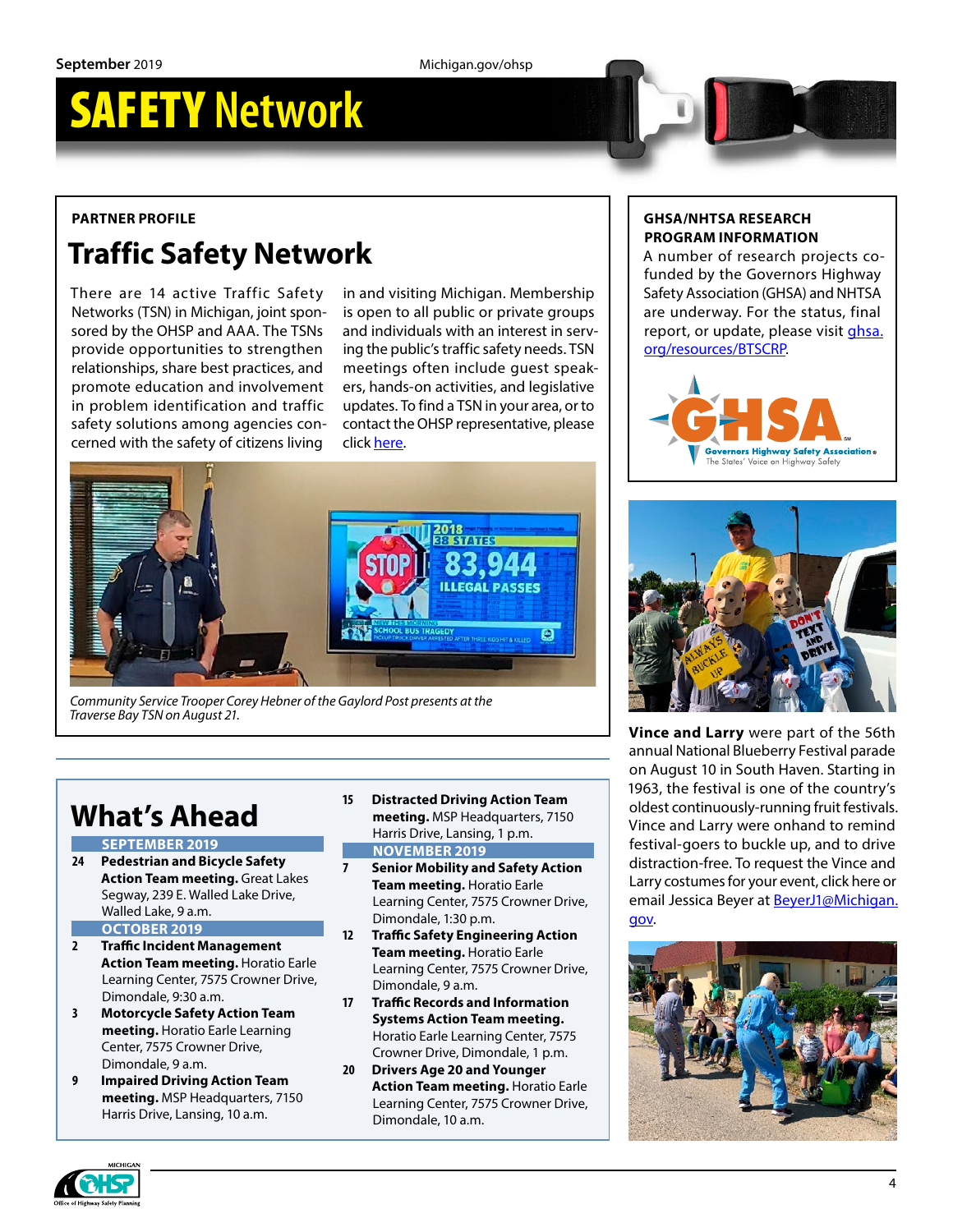### **The legal ramifications of vaping and driving**

*By Kinga Canike and Kenneth Stecker*

As vaping grows in popularity, so do concerns about how it might affect traffic safety on Michigan roads.

Vaping is the act of inhaling and exhaling aerosol, often referred to as vapor, which is produced by an e-cigarette or similar device. Vaping devices produce an aerosol that consists of fine particles.**<sup>1</sup>**

Many different devices may be used to vape. They range from e-cigarettes, which resemble smoked cigarettes, to vape pens, which resemble large fountain pens, and there are also devices referred to as advanced personal vaporizers. The typical vaping device consists of a mouthpiece, a battery, a cartridge for the liquid, and a heating component that is powered by a battery. When the device is used, the battery heats up the heating component, which turns the contents of the liquid into an aerosol that is inhaled into the lungs and then exhaled.**<sup>2</sup>**

The liquid used in these devices usually contains a propylene glycol or vegetable glycerin-based liquid with nicotine, flavorings, and other chemicals and metals. Some people use these devices to [vape](https://www.centeronaddiction.org/e-cigarettes/recreational-vaping/beyond-nicotine-vaping-marijuana)  [THC](https://www.centeronaddiction.org/e-cigarettes/recreational-vaping/beyond-nicotine-vaping-marijuana), the chemical responsible for marihuana's mind-altering effects. Vaping devices may even be used to vape synthetic drugs such as flakka.**<sup>3</sup>**

The ability to use vaping devices to smoke THC and synthetic drugs is what causes concern for law enforcement in charge of keeping Michigan roads safe. In November 2018, Michigan voters legalized marihuana use and possession for persons 21 years and older. However, under the new recreational marihuana law, also known as the Michigan Regulation and Taxation of Marihuana Act, it is not legal to consume marihuana while operating a motor vehicle.

- *1 [https://www.centeronaddiction.org/e-cigarettes/](http://) [recreational-vaping/what-vaping](http://)*
- *2 [https://www.centeronaddiction.org/e-cigarettes/](https://www.centeronaddiction.org/e-cigarettes/recreational-vaping/what-vaping) [recreational-vaping/what-vaping](https://www.centeronaddiction.org/e-cigarettes/recreational-vaping/what-vaping)*
- *3 [https://www.centeronaddiction.org/e-cigarettes/](https://www.centeronaddiction.org/e-cigarettes/recreational-vaping/what-vaping) [recreational-vaping/what-vaping](https://www.centeronaddiction.org/e-cigarettes/recreational-vaping/what-vaping)*

The problem lies in that police officers cannot always tell during a traffic stop what substance the driver has in his or her vaping device. Unlike a traditional cigarette, most e-cigarettes do not give off an odor. A police officer can only further investigate what is in the vaping device if he or she has either consent from the driver or reasonable suspicion that a crime is being, has been, or is about to be committed. Reasonable suspicion is the legal standard of proof in United States law that is less than probable cause (what is needed for warrants and arrests), but more than a suspicion or hunch.**<sup>4</sup>** Reasonable suspicion must be based on "specific and articulable facts."**<sup>5</sup>**

Even though it is not illegal in Michigan to vape legal substances (besides marihuana) while driving, it is not legal to be under the influence of any of these substances while operating a vehicle. Some substances that can be vaped may fall under Michigan's Operating While Intoxicated (OWI) statute.

Under MCL 257.625, it is illegal to operate a vehicle upon a highway or other place open to the general public or generally accessible to motor vehicles, including an area designated for the parking of vehicles, within this state if the person is operating while intoxicated. A person can be "operating while intoxicated" if he or she is under the influence of alcoholic liquor, a controlled substance, an intoxicating substance, or any combination of these three categories.<sup>6</sup> Since vaping devices these days can be used to vape anything from alcohol to marihuana to synthetic drugs, a person can fall under all three categories of Michigan's OWI law if using this device before or while driving and becoming intoxicated. Marihuana would fall under the controlled substance section of the

- *4 Terry v. Ohio, 392 U.S. 1, 27 (1968).*
- *5 Terry, 392 U.S., at 21. 6 [http://www.legislature.mi.gov/](http://www.legislature.mi.gov/(S(24b0xontptxdu0ij0wjormsm))/mileg.aspx?page=getObject&objectName=mcl)*
- *[\(S\(24b0xontptxdu0ij0wjormsm\)\)/mileg.aspx?page=getO](http://www.legislature.mi.gov/(S(24b0xontptxdu0ij0wjormsm))/mileg.aspx?page=getObject&objectName=mcl) [bject&objectName=mcl-257-625](http://www.legislature.mi.gov/(S(24b0xontptxdu0ij0wjormsm))/mileg.aspx?page=getObject&objectName=mcl)*

law, and synthetic drugs would be considered intoxicating substances under the law.

The best solution for law enforcement on dealing with this issue is to be prepared and attend trainings focused on drugged driving. The OHSP, in conjunction with the MSP, offers trainings for law enforcement to help officers learn to observe the signs of drivers who may be under the influence of a controlled substance and/or intoxicating substance. These programs include the Advanced Roadside Impaired Driving Enforcement program, and the Drug Evaluation and Classification Program. Both of these programs stress the significance of utilizing the three Standardized Field Sobriety Tests in all OWI cases, including those involving substances other than alcohol.

*For more information on this article and PAAM training programs, contact Kenneth Stecker or Kinga Canike, Traffic Safety Resource Prosecutors, at 517-334-6060 or e-mail at [steckerk@michigan.gov](mailto:steckerk%40michigan.gov?subject=) or [can](mailto:canikek%40michigan.gov?subject=)[ikek@michigan.gov.](mailto:canikek%40michigan.gov?subject=) Please consult your prosecutor before adopting practices suggested by this article. Discuss your practices that relate to this article with your commanding officers, police legal advisors, and the prosecuting attorney before changing your practice.*



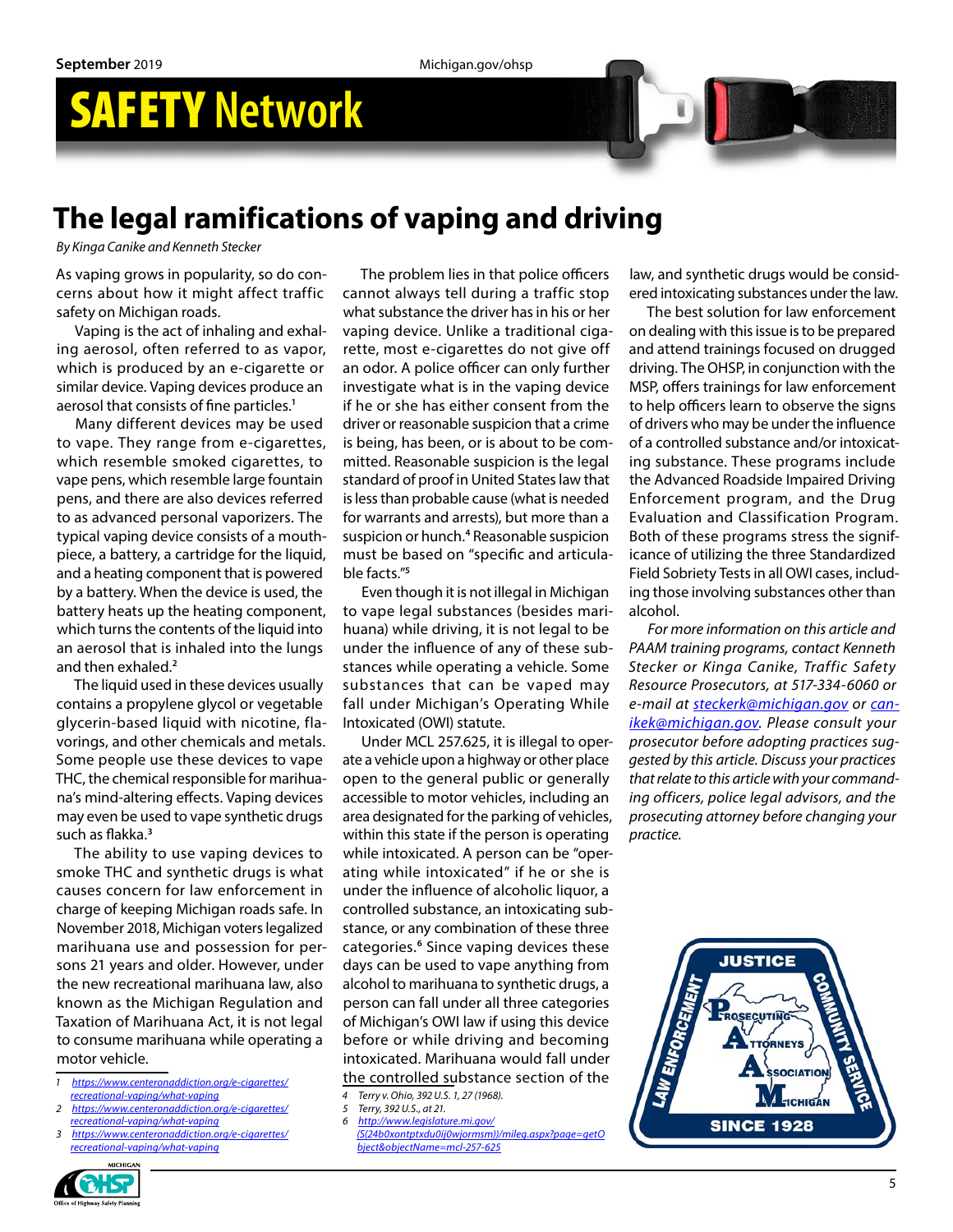### **Graham honored by GHSA**



Ford Driving Skills for Life (Ford DSFL) Global Program Manager [Jim Graham](https://gcc01.safelinks.protection.outlook.com/?url=http%3A%2F%2Fr20.rs6.net%2Ftn.jsp%3Ff%3D001R0JRrPdEDKG7UJODG4nOkgrz1N8GT8110MdQeHelZzf3Ez4uEBPmla9IzLCRqQPCBRMqzULrDGh1WcbXjAenxRkjNVTJMYmo0ImukjNyBc-vL_DxFQI75Eb2u_fw13Jl_BE6zfTicanzFDbYYE81AVrcSlT66UevPD8gWVnU_SZ2OzkCpW_EhmxSkK17Fi5jvjZyVrgenuJPnGddEtK8-A%3D%3D%26c%3DlV5YUb7nVRjIL04m0psA41hSOWd99MavnH3imjptKi2W5uaqQV3JQQ%3D%3D%26ch%3DVUBZhN-it3kADd9TyoZs-YaDMcLSsNzPYWXVB4XGUEFDezkdJPzR9g%3D%3D&data=02%7C01%7Crossj7%40michigan.gov%7Cf60312930073473f0f3c08d72b294397%7Cd5fb7087377742ad966a892ef47225d1%7C0%7C0%7C637025328535915790&sdata=ufRMQRQ04zMsW8L9Gjz5tMIl5YT5WfRRn10P0K71ZLo%3D&reserved=0)  received the Kathryn J.R. Swanson Public Service Award at the 2019 GHSA annual meeting in Anaheim, CA. A leading partner on teen driver safety, Graham has been among GHSA's most valued colleagues throughout the past 16 years. During his tenure with Ford DSFL, he has brought free, hands-on advanced driver training to newly licensed drivers in every state. Graham and the Ford DSFL program were also instrumental in launching GHSA's first competitive state grant program, which provides funding to help states augment their existing teen safe driving efforts.

Also receiving awards at the GHSA meeting were Candace Lightner, founder of Mothers Against Drunk Driving; the Connecticut Superior Court's Online Adjudication system; the Montana Family, Career and Community Leaders of America; the South Dakota Office of Highway Safety's *Jim Reaper* campaign; and the Washington Regional Alcohol Program. More information and past winners can be found at [ghsa.org/about/](https://www.ghsa.org/about/safety-awards) [safety-awards.](https://www.ghsa.org/about/safety-awards)





At the annual OHSP summer staff meeting, this year held at the Woldumar Nature Center in Lansing, Director Michael Prince recognized Program Management Section Chief Alicia Sledge for 20 years with the MSP.



25TH ANNUAL MICHIGAN TRAFFIC SAFETY SUMMIT

Spend two days learning about the four E's of traffic safety-Enforcement, Education, Emergency Medical Services, and Engineering-from state and national experts.

#### Visit Michigan.gov/OHSPTrafficSummit for more info.

KELLOGG HOTEL & CONFERENCE CENTER, EAST LANSING, MICHIGAN

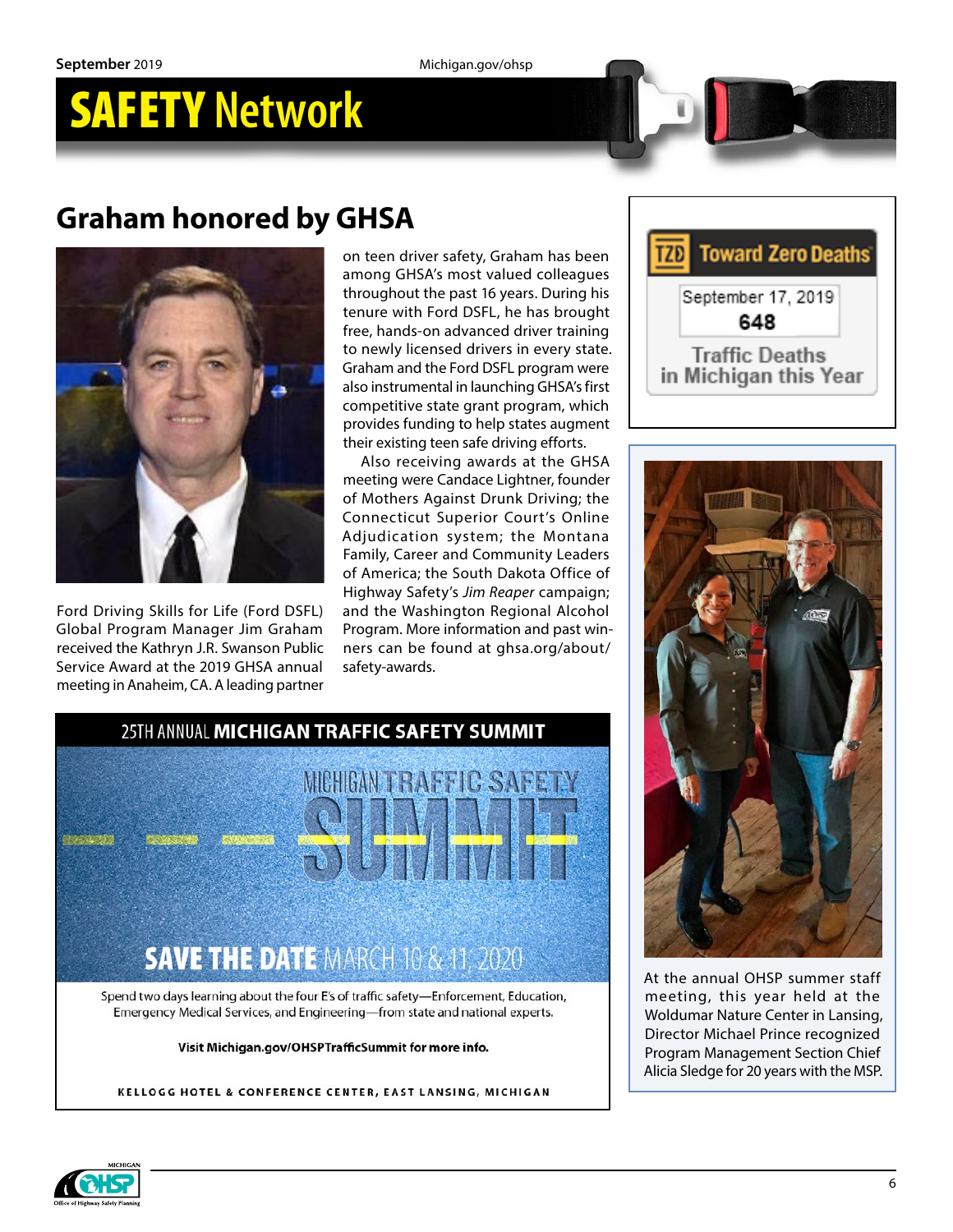

Longtime traffic safety advocate Thomas O. Reel (left) recently stopped by the OHSP office in Dimondale to visit with OHSP Director Michael Prince (right) and the rest of the staff.

Tom was OHSP director from 1976- 1979 and then spent 25 years with the Traffic Safety Association. After decades of service, Tom received the Richard H. Austin Long-Term Traffic Safety Award.

Everyone at OHSP thanks Tom Reel for all his efforts to reduce traffic fatalities and injuries.

#### *Pedestrian Continued from page 1 >*

Kalamazoo Township Police, Western Michigan University Public Safety, Warren Police, Macomb County Sheriff, Lansing Police, and Lansing Community College Police.

Officers during this campaign will be on the lookout for violations by drivers that include: illegal turns, failing to stop at a signal or stop sign before a crosswalk, failing to yield to pedestrians in a crosswalk at a signalized intersection, and blocking a roadway that interferes with the normal flow of traffic. Officers will also be looking for violations by pedestrians that include: not following traffic control signals, not walking on a sidewalk where provided, not walking facing traffic when on a roadway, and failing to yield to drivers with the right-of-way.

In Michigan, more than 100 pedestrians die each year. The month of September is an especially deadly time of year for pedestrians, with one of the highest volume of crashes – more than 1,000 in the last five years.



## **MIREADY**

#### **Preparedness Kit Chec** Auto Emergency

You can avoid many dangerous weather problems by planning ahead. Plan long trips carefully, listening to the radio or television for the latest weather forecasts and road conditions. If bad weather is forecast, drive only if absolutely necessary

#### Auto Emergency Kit - Recommended Supplies:

- $\Box$  Jumper cables, flares or reflective triangle
- $\Box$  Flashlights with extra batteries
- □ First aid kit: remember any necessary medications, baby formula and diapers if you have a small child
- $\Box$  Food: non-perishable food such as canned food, and protein rich foods like nuts and energy bars
- Manual can opene
- Drinking water
- Basic toolkit: pliers, wrench, screwdriver
- Radio: battery or hand cranked
- $\Box$  Cat litter or sand: for better tire traction
- □ Shovel
- $\Box$  ice scraper
- $\Box$  Warm clothes, gloves, hat, sturdy boots, jacket and an extra change of clothes for the cold
- $\Box$  Blankets or sleeping bags
- □ Charged cell phone and car charger
- $\Box$  Help sign
- $\Box$  If traveling with pets, include pet emergency items

#### For all weather hazards, check or have a mechanic check the following:

- □ Keep your gas tank full in case evacuation is needed.
- □ Do not drive through a flooded area Six inches of water can cause a vehicle to lose control and possibly stall. A foot of water will float many cars.
- □ Be aware of areas where floodwaters have receded Roads may have weakened and could collapse
- □ If a power line falls on your car you are at risk of electrical shock, stay inside until a trained person removes the wire.
- □ Antifreeze levels ensure they are sufficient to avoid freezing.
- □ Battery and ignition system should be in top condition and battery terminals should be clean.
- $\Box$  Brakes check for wear and fluid levels.
- □ Exhaust system check for leaks and crimped pipes and repair or replace as necessary. Carbon monoxide is deadly and usually gives no warning.
- □ Fuel and air filters replace and keep water out of the system by using additives and maintaining a full tank of gas.
	- $\Box$  Heater and defroster ensure they work properly.
- □ Lights and flashing hazard lights check for serviceability,
- □ Oil check for level and weight. Heavier oils congeal more at low temperatures and do not lubricate as well.
- $\Box$  Thermostat ensure it works properly.

Rev. 11/1/18<br>MIREADY\_0

- □ Windshield wiper equipment repair any problems and maintain proper washer fluid level.
- □ Install good winter tires Make sure the tires have adequate tread. All-weather radials are usually adequate for most winter conditions. However, some jurisdictions require that to drive on their roads, vehicles must be equipped with chains or snow tires with studs.

#### **WWW.MICHIGAN.GOV/MIREADY**

Also at: [https://www.michigan.gov/documents/msp/AUTO\\_EMERGENCY\\_KIT\\_543641\\_7.pdf](https://www.michigan.gov/documents/msp/AUTO_EMERGENCY_KIT_543641_7.pdf)